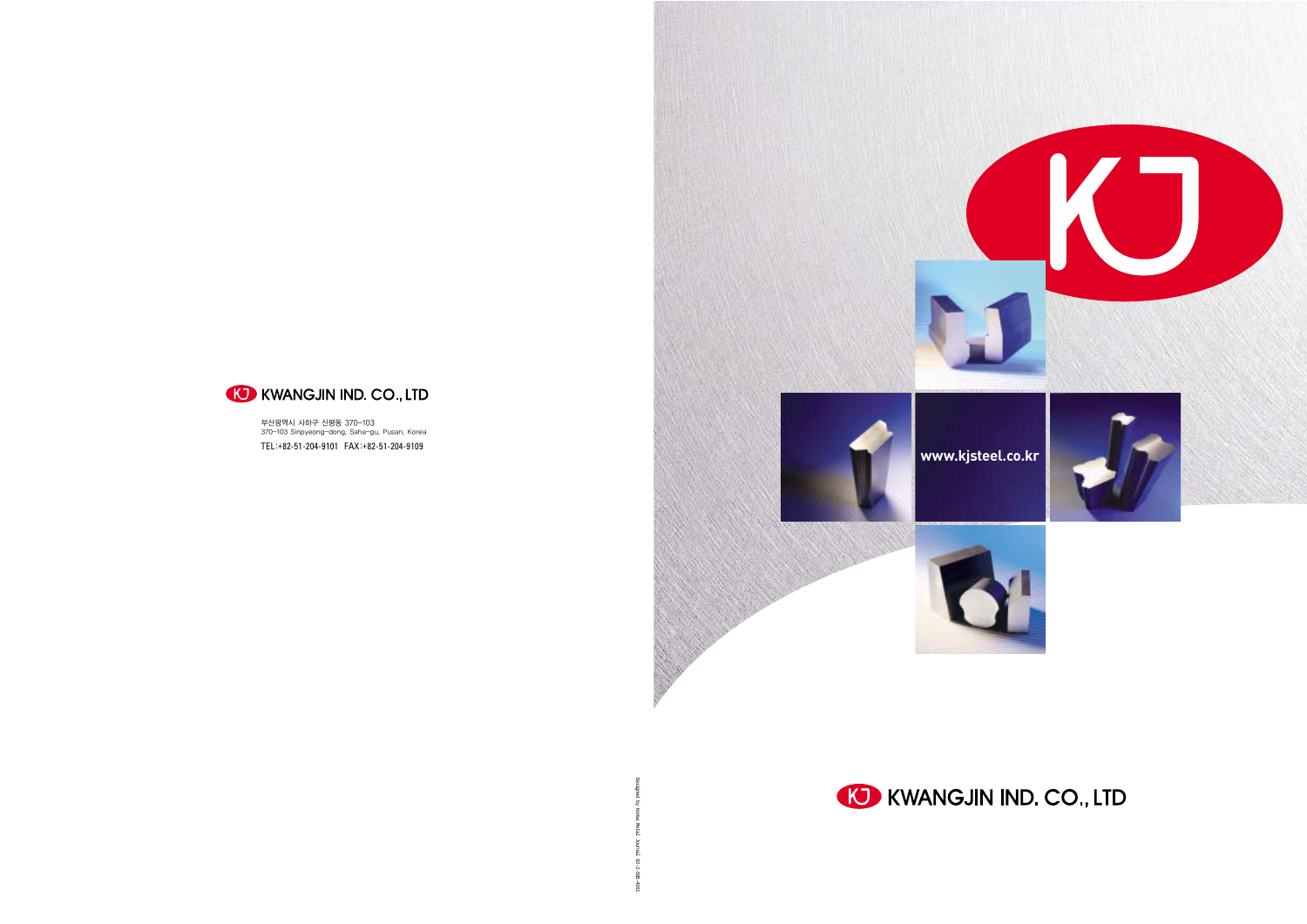

냉간인발 Cold drawing

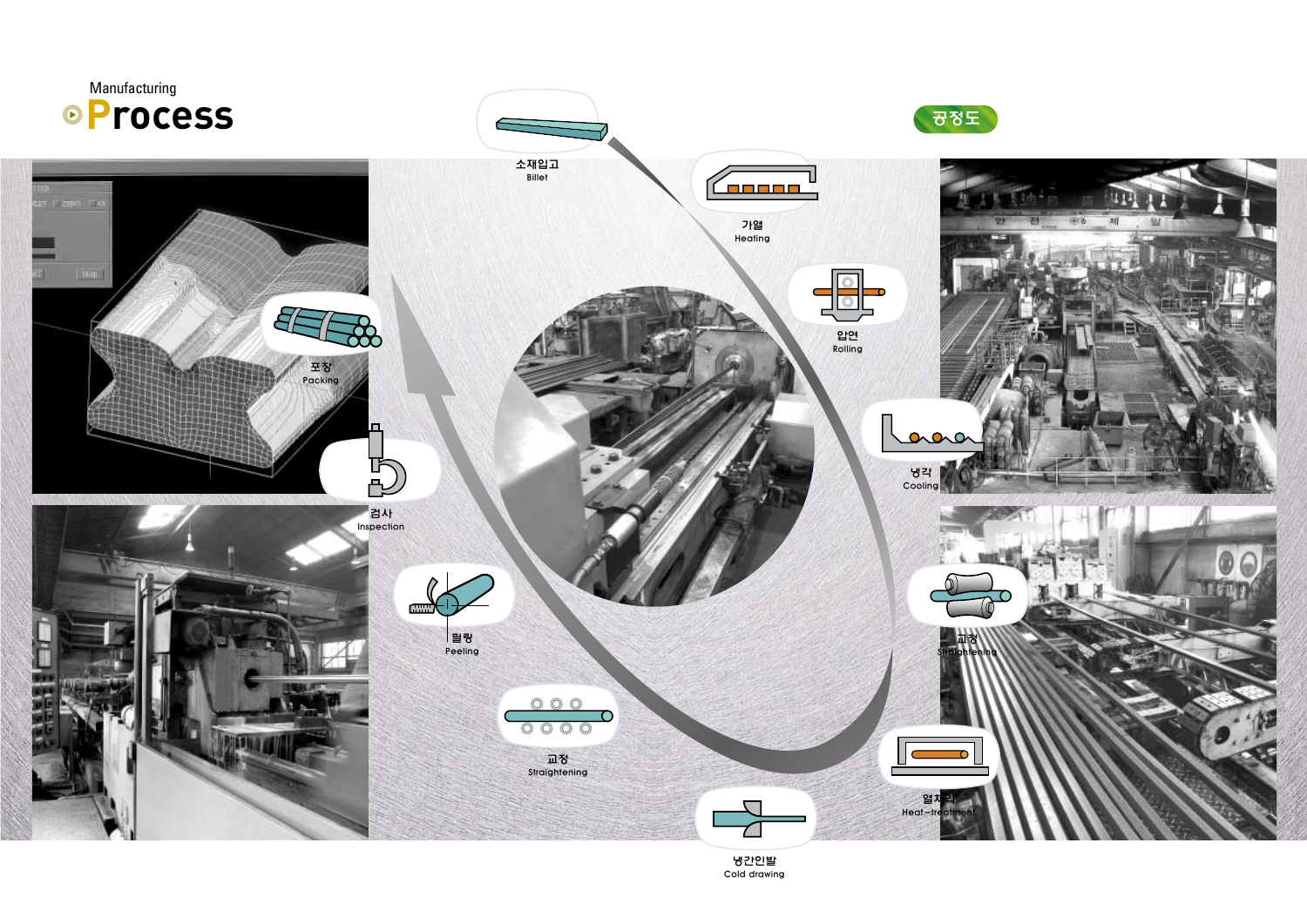## **. Carbon & Alloy Steel Bars**

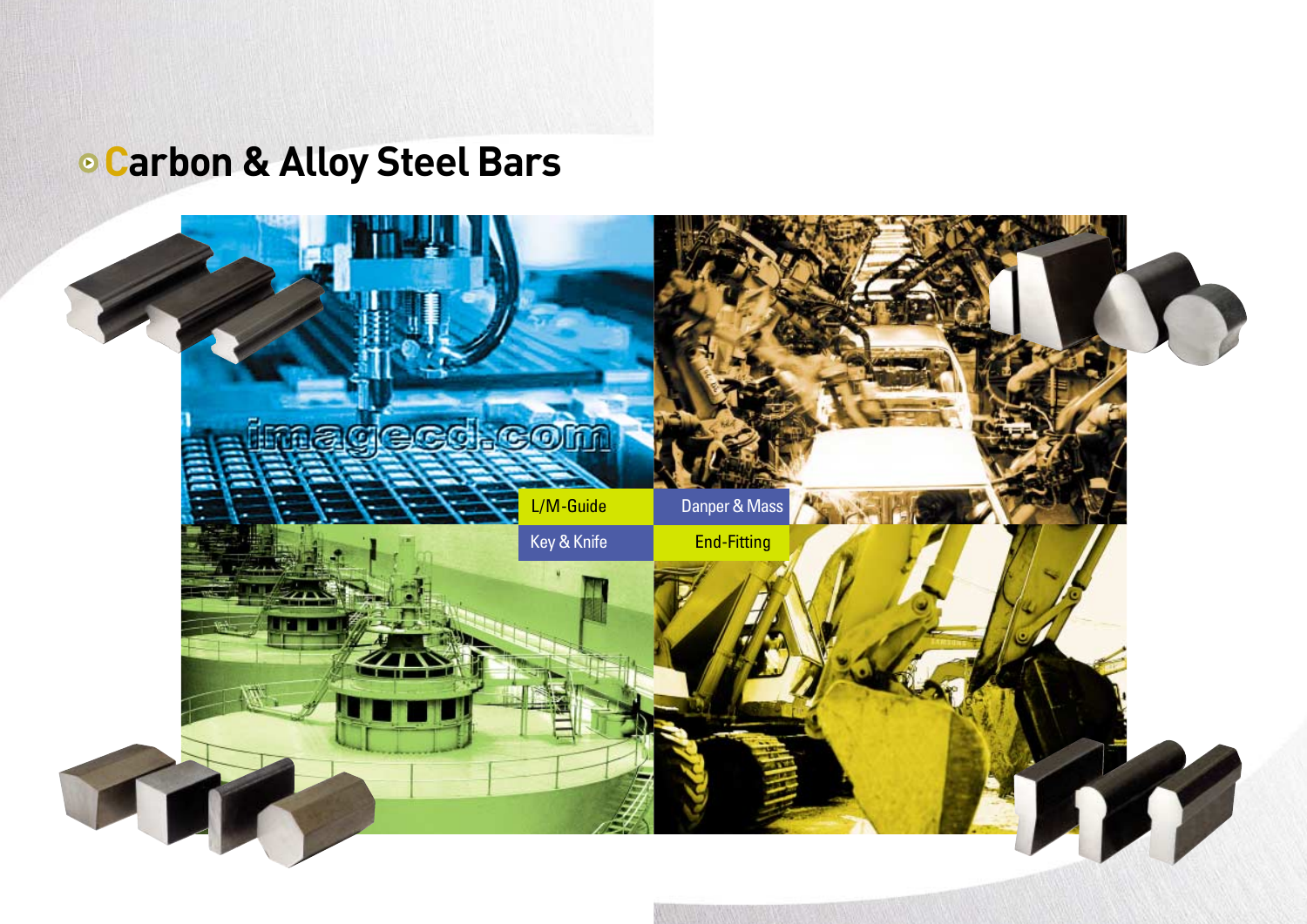# $\circ$  Stainless Steel Bars

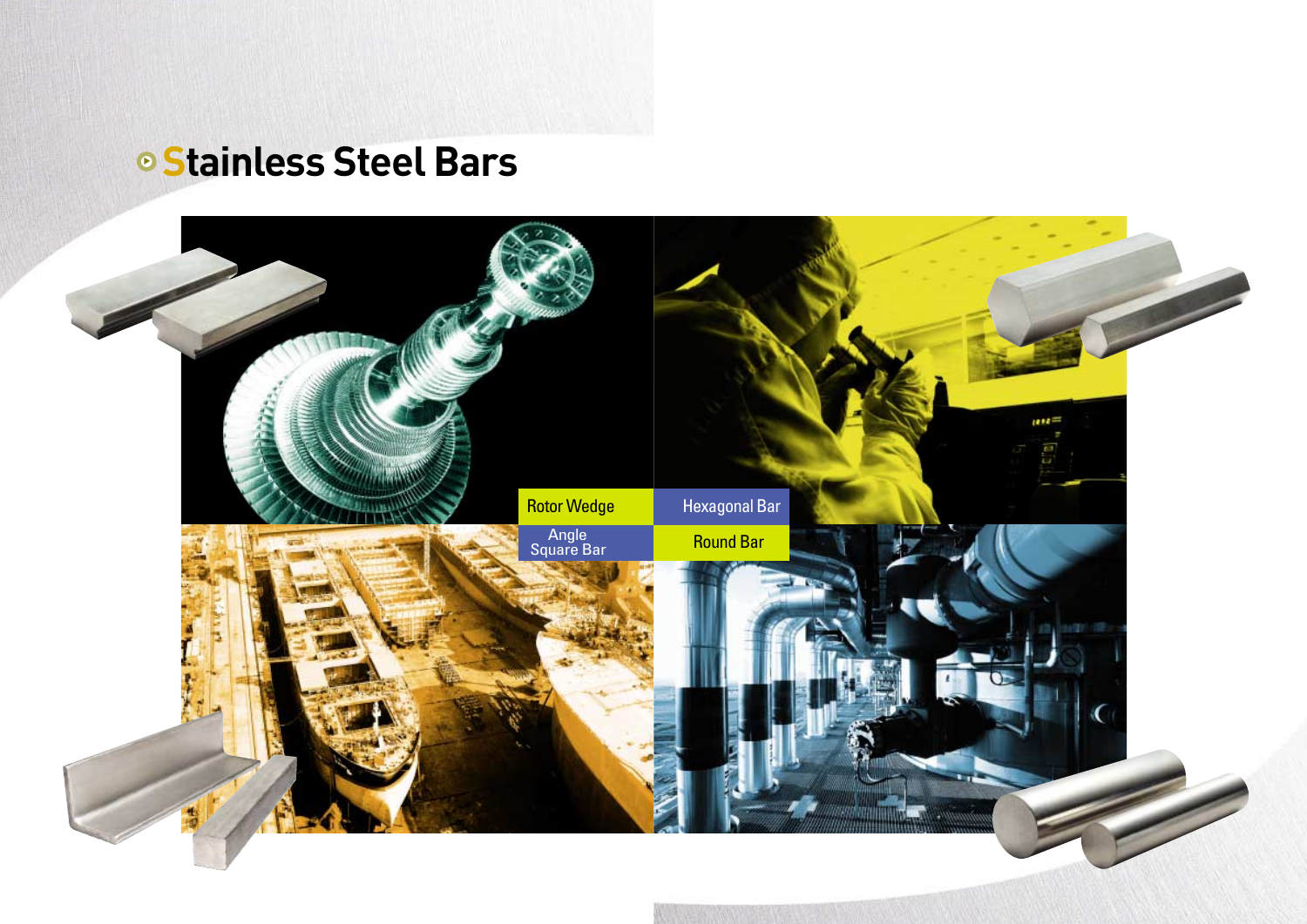무결함 품질 보증을 위한 시험 SYSTEM으로 고객에게 만족을 드립니다.

We will satisfy you with a testing system assuring No-defect, and High-quality products.





저희 회사의 축적된 기술은 어떠한 결함도 용납하지 않는다는 연구원 모두의 산실입니다.

◀Our accumulated technologies are the result of our employees' philosophy on No-Defect Products.

저희 회사는 종합 전산화 시스템을 완료하고 인내심있는 연구 개발 투자로 꾸준히 연구하며 특히, 최첨단 전산시스템을 구축하여 시뮬레이션 프로그램을 운영하는 등 제품의 고급화와 다양화 요구에 부응하고 있습니다.



Our company completed integrating computer system, and also we have seamlessly invested on R&D. More than anything, we have been running simulation program with the latest computer system in order to meet the demands on the high standard quality and the diversity of product types.



www.eunai.sc.kr



시뮬레이션을 활용한 제품 연구 및 개발로 앞선 철강기술 실용화에 앞장서고 있습니다.

◀We are the frontier in utilizing the latest Steel technology through the simulation in R&D.







은애학교는 학교법인 목은학원에서 설립하여 부산시 교육청에 등록된 사립학교로서 성장과정에 장애가 있는 유아들을 조기에 발견하여 교육함으로써 아동들의 능력을 개발하는 유아학교입니다.

Pusan Eunai Special School has been established by Mogeun Foundation. It is a private school registered by Busan office of Education where children are educated to develop abilities and talents by discovering their disabilities in the early stages.

**}** 

부산광역시 금정구 청룡동 276-2 우편번호 : 609-844 276-2 Cheongryong-dong, Geumjeong-gu, Pusan, 609- 844, Korea

**TEL:+82-51-508-0606 FAX:+82-51-508-5544**